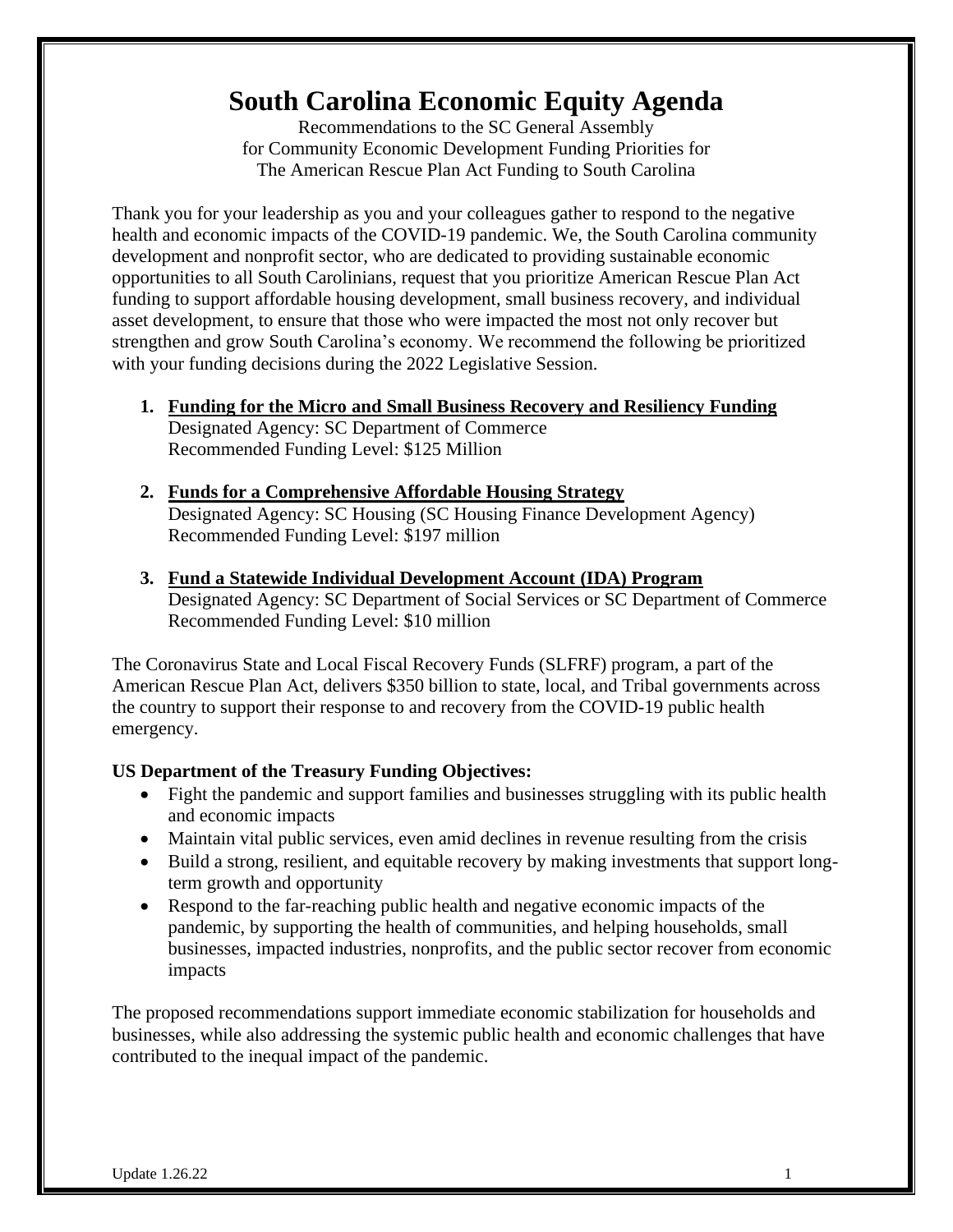# **Micro and Small Business Recovery and Resiliency**

Funding for the Micro and Small Business Recovery and Resiliency Funding Designated Agency: SC Department of Commerce Recommended Funding Level: \$125 Million

#### **US Department of the Treasury Use of Funds:**

Assistance to small businesses that experienced negative economic impacts includes loans or grants to mitigate financial hardship and technical assistance. Disproportionately impacted small business can receive assistance for rehabilitation of commercial properties, storefront improvement & face improvement; technical assistance, business incubators and grant for startup or expansion costs for small businesses; and support for microbusinesses, including financial, childcare, and transportation.

#### **AccerlerateSC Final Recommendations:**

AccelerateSC recommends that \$250 million be set aside to fund a small business grant program as employment statistics show employment levels nearly four percent below pre-pandemic levels.

#### **Proposed Funding Overview:**

Recommend \$125 million be made available to eligible intermediaries and service providers through an application process defined by SC Department of Commerce. Eligible uses of funding would include loan capital for recovery loan products for micro/small businesses, loan loss reserve to support recovery and resiliency, lending for micro/small businesses, small support grants to micro/small businesses, coupled with technical assistance and coaching support for service providers.

#### **Rationale:**

Prior to the pandemic, South Carolina had a robust small and microbusiness sector, accounting for 46.9% of the state's workforce. Of the 384,000 small businesses in South Carolina, 17.5% employ less than 19 people (SBA Office of Advocacy, 2016). Once the pandemic hit, the small and microbusiness industries most deeply affected by COVID-19 included the food service industry, retail, and accommodation services – all of which employ women and minorities at disproportionate rates. Microbusinesses tend to only have access to small amounts of short- and long-term savings, if any at all, which hinders their ability to maintain a measure of financial stability, especially during a disrupting crisis like COVID-19. Furthermore, the national Paycheck Protection Program, a nearly \$700 billion initiative enacted to provide support to businesses distressed by COVID-19, did not help most businesses owned by people of color according to the National Bureau of Economic Research. Intermediaries and service providers are a critical avenue for reaching marginalized entrepreneurs and communities throughout South Carolina. With the recommended funding, intermediaries will be able to effectively assist lowwealth communities hard hit by the concurrent health, economic, and racial justice crises facing our state; ensuing South Carolina's small business sector to reclaim the success it had prior to the pandemic and set the stage for business resiliency and growth.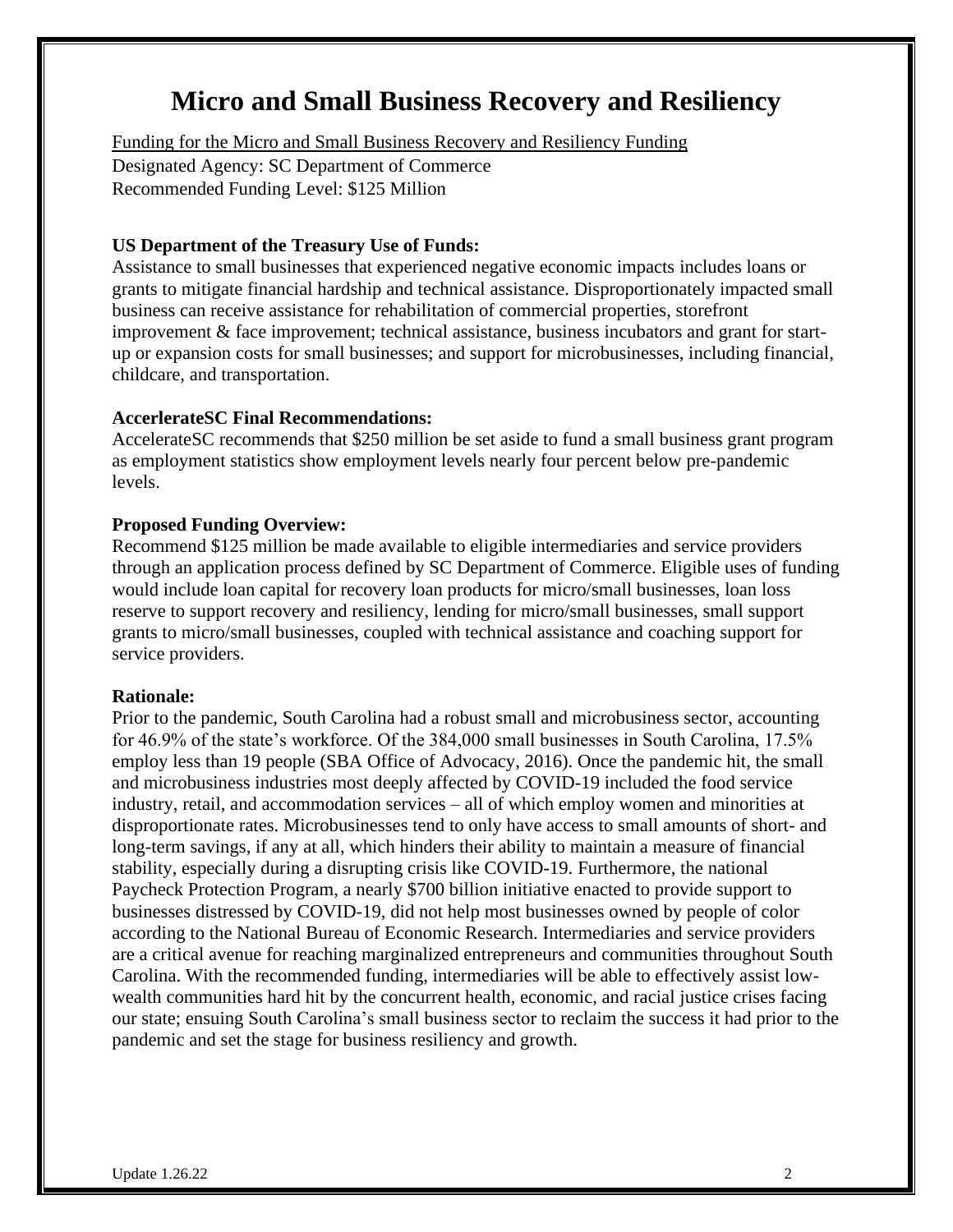# **Comprehensive Affordable Housing Strategy**

Funds for a Comprehensive Affordable Housing Strategy Designated Agency: SC Housing (SC Housing Finance Development Agency) Recommended Funding Level: \$197 million

A collaborative approach to affordable housing is being led by Habitat for Humanity South Carolina, South Carolina Association for Community Economic Development ("SCACED"), South Carolina Public Housing Authorities, and Local Housing Trust Funds. This ad hoc coalition represents a collective voice for the prioritization of housing from state fiscal recovery funds. *South Carolina State Housing Finance and Development Authority ("SC Housing") supports the recommendations of the ad hoc coalition, as well as the administration of the programs outlined below.*

#### **US Department of the Treasury Use of Funds:**

*Section II.* Eligible Uses of the U.S. Department of the Treasury's Interim Final Rule identified "Building Stronger Communities through Investments in Housing and Neighborhoods" an eligible use. Economic impacts have been most pronounced in lower-income neighborhoods, including concentrated areas of high unemployment, limited economic opportunity, and housing insecurity. Services in this category alleviate the immediate economic impacts of the COVID-19 pandemic on housing insecurity, while addressing conditions that contributed to poor public health and economic outcomes during the pandemic. The Final Rule clarifies that "populations presumed eligible" include households or populations experiencing housing insecurity and/or are low or moderate income (defined as at or below 65% of the area median income).

#### **Proposed Funding Overview:**

- \$7 million for housing stabilization and assistance relocating to neighborhoods with increased economic opportunity; and supportive housing and other services for individuals experiencing homelessness (*via Local Housing Trust Funds*)
- \$75 million for construction of new affordable rental housing units (*via Public Housing Authorities*)
- \$25 million for preservation of existing affordable rental housing units (*via Public Housing Authorities*)
- \$30 million for affordable rental housing development via housing equity equivalent fund (*via SCACED*)
- \$50 million for affordable homeownership via new construction, preservation of vacant stock, and owner-occupied home repairs (*via Habitat for Humanity South Carolina*)
- \$10 million for affordable homeownership development via housing equity equivalent fund (*via SCACED*)

## **Rationale:**

In 2019, SC Housing conducted a housing needs assessment which reported that a quarter of all renters experienced severe cost burden, meaning that they spend more than half their gross income on rent or have no income at all. In 40 of 46 counties, renters cannot afford a basic twobedroom apartment without overextending their budget. Furthermore, before the pandemic, South Carolina had the highest eviction rate in the United States. Increasing the inventory of affordable housing (rental and ownership) through production, preservation, and rehabilitation is critical to South Carolina's short- and long-term recovery from the impacts of COVID-19.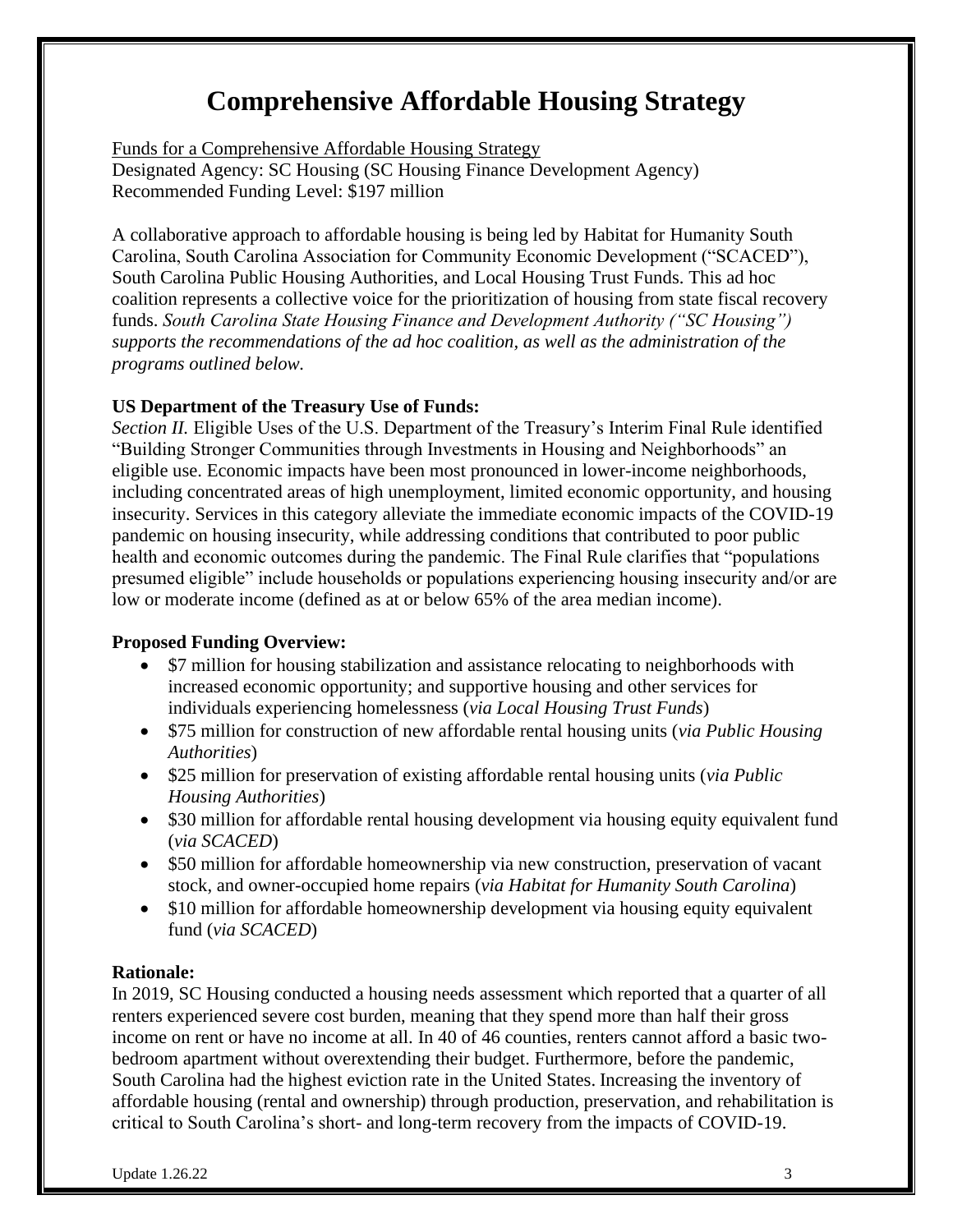# **Statewide Individual Development Account (IDA) Program**

Fund a Statewide Individual Development Account (IDA) Program Designated Agency: SC Department of Social Services or SC Department of Commerce Recommended Funding Level: \$10 million

#### **US Department of the Treasury Use of Funds:**

Section 35.6 Eligible uses. (i) A program, service, or capital expenditure is eligible under this subparagraph (1) if a recipient identifies a harm or impact to a beneficiary or class of beneficiaries caused or exacerbated by the public health emergency or its negative economic impacts and the program, service, or capital expenditure responds to such harm. (ii) Responding to the negative economic impacts of the public health emergency for purposes including: (A) Assistance to households and individuals, including: (5) Development, repair, and operation of affordable housing and services or programs to increase long-term housing security; (6) Financial services that facilitate the delivery of Federal, State, or local benefits for unbanked and underbanked individuals.

#### **Proposed Funding Overview:**

Recommend \$10 million be allocated to reestablish the statewide Individual Development Account (IDA), a 20+ year program that was offered until funding was exhausted. The IDA program is a 3:1 matched savings account program that allows individuals to use their savings and match money toward any of three productive assets: a home, a small business, or postsecondary education. Participants are required to save their funds, participate in financial literacy education and asset-based training, before having access to their match funds.

#### **Rationale**:

Prior to the pandemic, the income poverty rate, percent of households with income below federal poverty rate, in South Carolina was 14.9% compared with 12.7% nationwide. Furthermore, 42% are without sufficient liquid assets to live for three months in the absence of income, compared with 36.9% nationwide. The South Carolina IDA program is a proven success with \$1.5 million in IDA funds leveraging a total of \$19 million. Resulting in 129 homes purchased, 140 students going back to school and 214 business started. Re-establishing the IDA program will help families to be more financially secure in the short and long term.